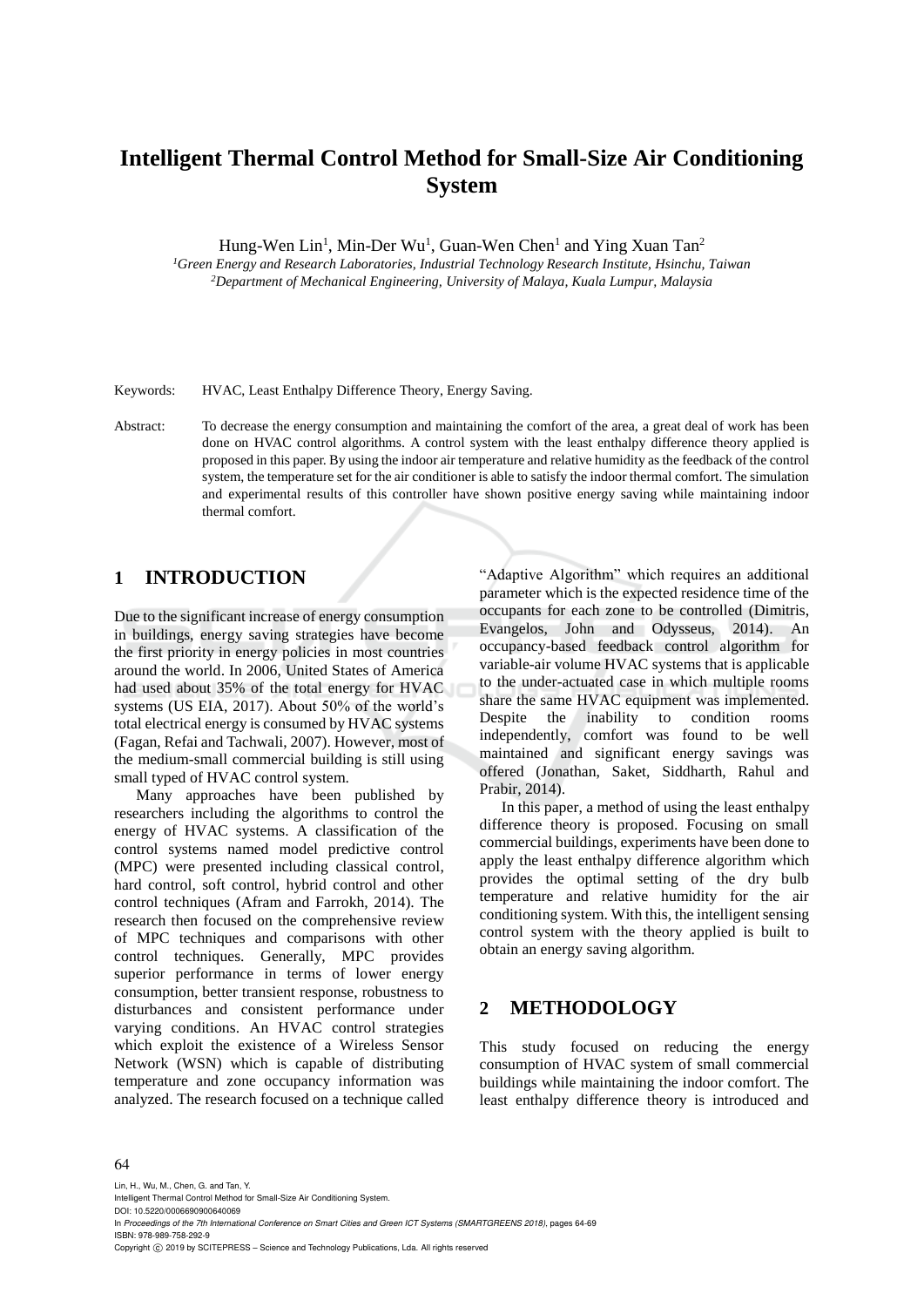implemented into the HVAC control system. Simulation and experiments are done to prove that the controller based on this algorithm shows a better result in energy saving and thermal comfort.

#### **2.1 Theory**

In this study, the least enthalpy difference theory is used as the algorithm of the HVAC control system. The algorithm uses the indoor air temperature and relative humidity as the feedback of the control system in order to maintain the indoor thermal comfort. According to ASHRAE Standard 55-2010, conditioned area with temperature and its relative humidity within the comfort zone boundary as shown in Figure 1 is defined as an area with 80% comfort. The comfort zone is set between 23ET\* to 26ET\* with a relative humidity ranging from 30% to 60%.



Figure 1: Psychrometric Chart.

According to the theory, if the measured temperature and relative humidity is at the outside of the comfort zone (point A) in the psychrometric chart, the enthalpy of point A will be calculated. The control system will then find a point B which is in the comfort zone and has the closest enthalpy value as point A. The temperature of point B will be set as the temperature of the air conditioner. In order to achieve this, 100 points are plotted in the comfort zone which means that there will be point  $B_1$  to point  $B_{100}$ . Thus, when the surrounding temperature and relative humidity is measured as point A, one of the points B will be selected as the temperature of the air conditioner which is closest to point A.

# **2.2 Hardware Configuration**

The control system includes a controller main system, MODBUS control module, temperature and humidity

sensor and a power meter module. The main system consists of a temperature sensor, humidity sensor and  $CO<sub>2</sub>$  concentration sensor. There are also two subsystems where each of them consists of a temperature sensor and a humidity sensor. The power meter records the energy consumption of every system and transfers the data to Cloud Smart Portal.

### **2.3 Simulation**

Simulation has been carried out in the laboratory to compare the energy saving effect of the least enthalpy difference theory. Figure 3 shows the block diagram of the control system where the LED is the controller based on the theory. The original air conditioner control system operates without inserting the LED. The feedback of the whole control system is the temperature and relative humidity measured from the area. After passing through LED, there will be an input temperature for the air conditioner which is the temperature of point B as mentioned in Section 2.1.



MODBUS control module

Figure 2: Hardware configuration of the control system.



Figure 3: Block diagram of the controller.

From the simulation done, the difference in temperature detected from the surrounding after installing the LED can be observed. Figure 4 shows the difference in surrounding temperature  $(T_i)$  while Figure 5 shows the temperature set for the air conditioner by LED  $(T_s)$ .

When the LED is not in used, the  $T_s$  is always set at 24°C and it remains the same throughout the operation time. When the LED is in used, the  $T_s$  is controlled according to the theory of the least enthalpy where it ranges from 23°C to 26°C.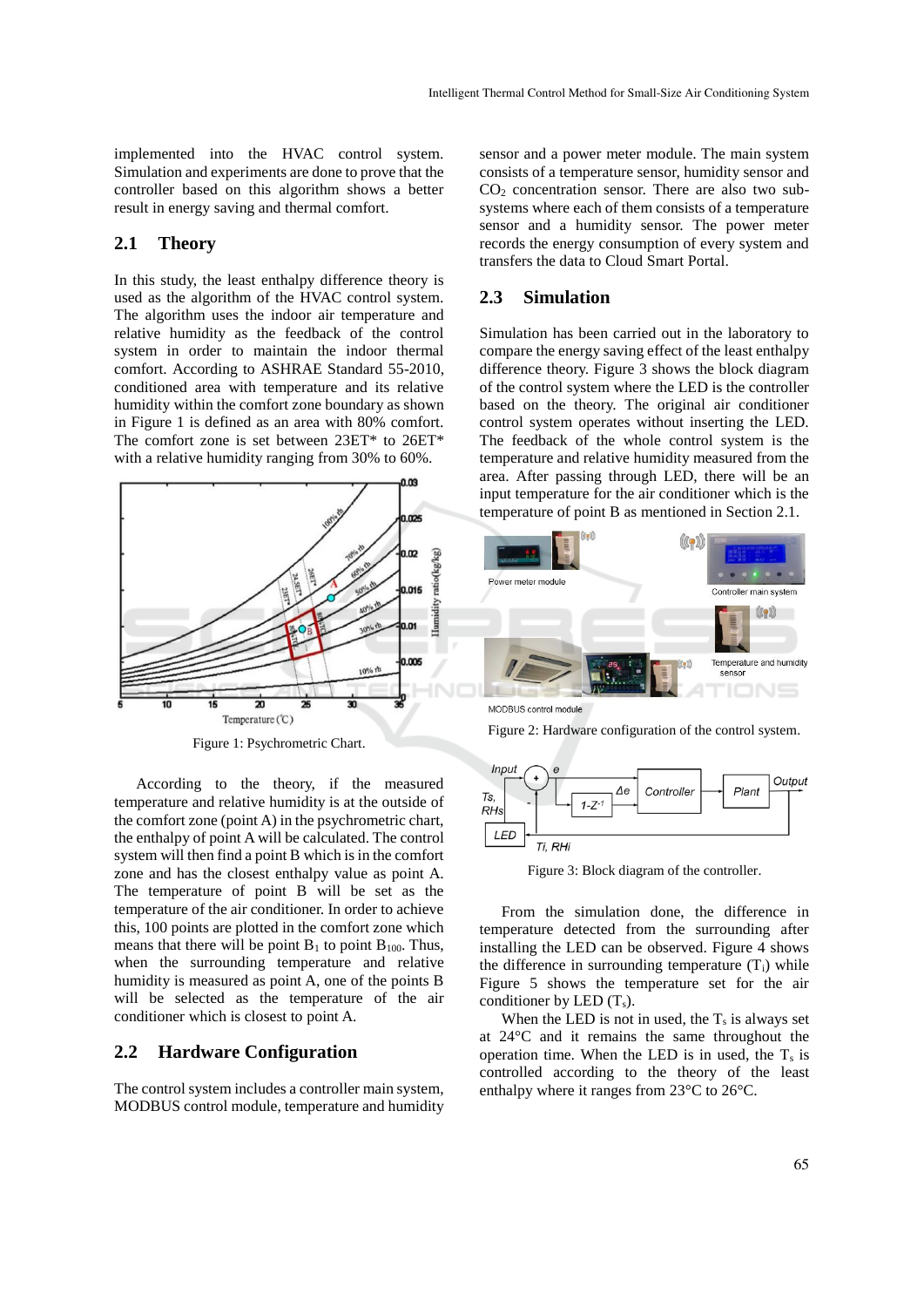

Figure 4: Difference in temperature with and without LED (Ti).

From the result of the simulation, we can observe a difference in energy consumption after installing the control system. According to Figure 6, the control system has shown a significant energy saving of 3kWh compared to the control system of the air conditioner itself.



Figure 6: Difference in energy consumption.

## **2.4 Experiment**

After obtaining positive results from the simulations, experiments were performed in a coffee shop by setting up the control system in the air conditioner of the shop. Figure 7 shows the shop selected while figure 8 shows the installation of the control system. In the month of July, ten working days have been selected as the experiment period. The operating hour of the shop is from 7.30am to 7.30pm every day. The area of the shop is about  $59.5m<sup>2</sup>$  with a capacity of 3 workers and 20 customers.



Figure 7: Coffee shop selected for the experiment.



Figure 8: Control system in the shop.

Experiments 1 to 5 were carried out without using the least enthalpy difference theory on  $5<sup>th</sup>$  July,  $7<sup>th</sup>$ July,  $8<sup>th</sup>$  July,  $11<sup>th</sup>$  July and  $12<sup>th</sup>$  July. Thus, the controller of the air conditioner itself was used. For these five experiments, the controller set the temperature of the air conditioner at 24°C without obtaining the surrounding temperature and humidity of the shop as feedback of the control system. The energy consumption of the shop for these five days is calculated and tabulated. Some other parameters such as temperature, relative humidity and concentration of carbon dioxide are also recorded.

As for experiments 6 to 10, they were done on  $1<sup>st</sup>$ July, 4<sup>th</sup> July, 13<sup>th</sup> July, 17<sup>th</sup> July and 18<sup>th</sup> July with the theory of least enthalpy difference applied. The original control system of the air conditioner is replaced with our control system. By using the theory, the temperature of the air conditioner is set ranging from 23°C to 26°C according to the surrounding temperature and humidity. The energy consumption and other parameters are also recorded.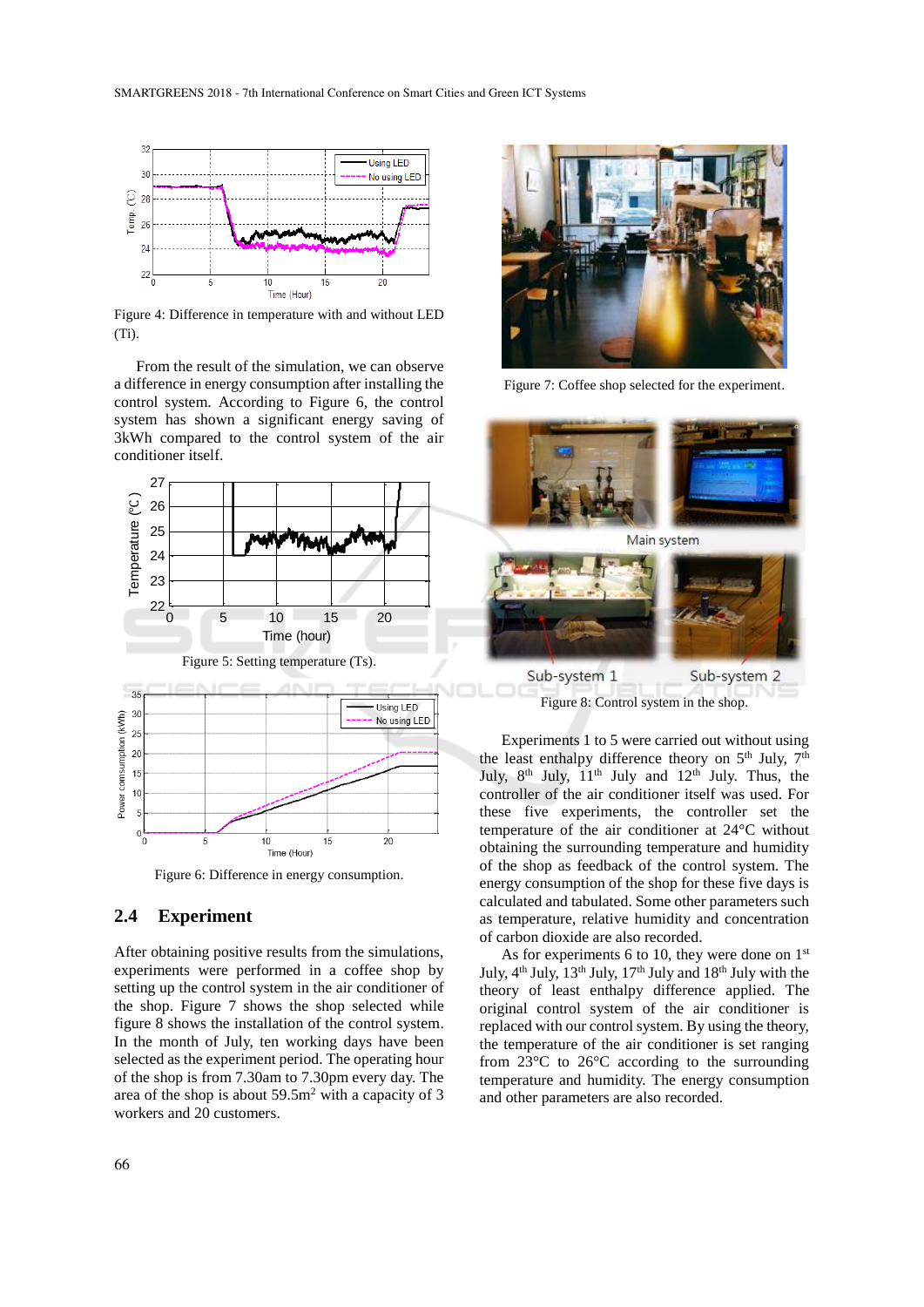### **3 RESULT**

### **3.1 Experimental Result**

The data obtained from each of the experiment is rearranged and graphs are plotted. Graphs plotted for experiment 1 and experiment 6 are shown as examples.

Figure 9 to 12 shown the parameters recorded for experiment 1 (5/7) during the operation hour of the coffee shop which is from 7.30am to 7.30pm. For experiment 1, the least enthalpy difference theory is not applied where LED is not in used.

Figure 13 to 16 shown the parameters recorded for experiment 6 (1/7) during the operation hour of the coffee shop. For experiment 6, the least enthalpy difference theory is applied where the LED installed is on. The average value of each parameter is obtained and tabulated as shown below.



Figure 10: Humidity of experiment 1.



Figure 11: CO<sub>2</sub> concentration of experiment 1.







Figure 13: Temperature of experiment 6.



Main System(RH)  $\longrightarrow$  Sub-System 1(RH)  $\longrightarrow$  Sub-System 2(RH)

Figure 14: Humidity of experiment 6.



Figure 15: CO<sub>2</sub> concentration of experiment 6.



Figure 16: Total energy consumption of experiment 6.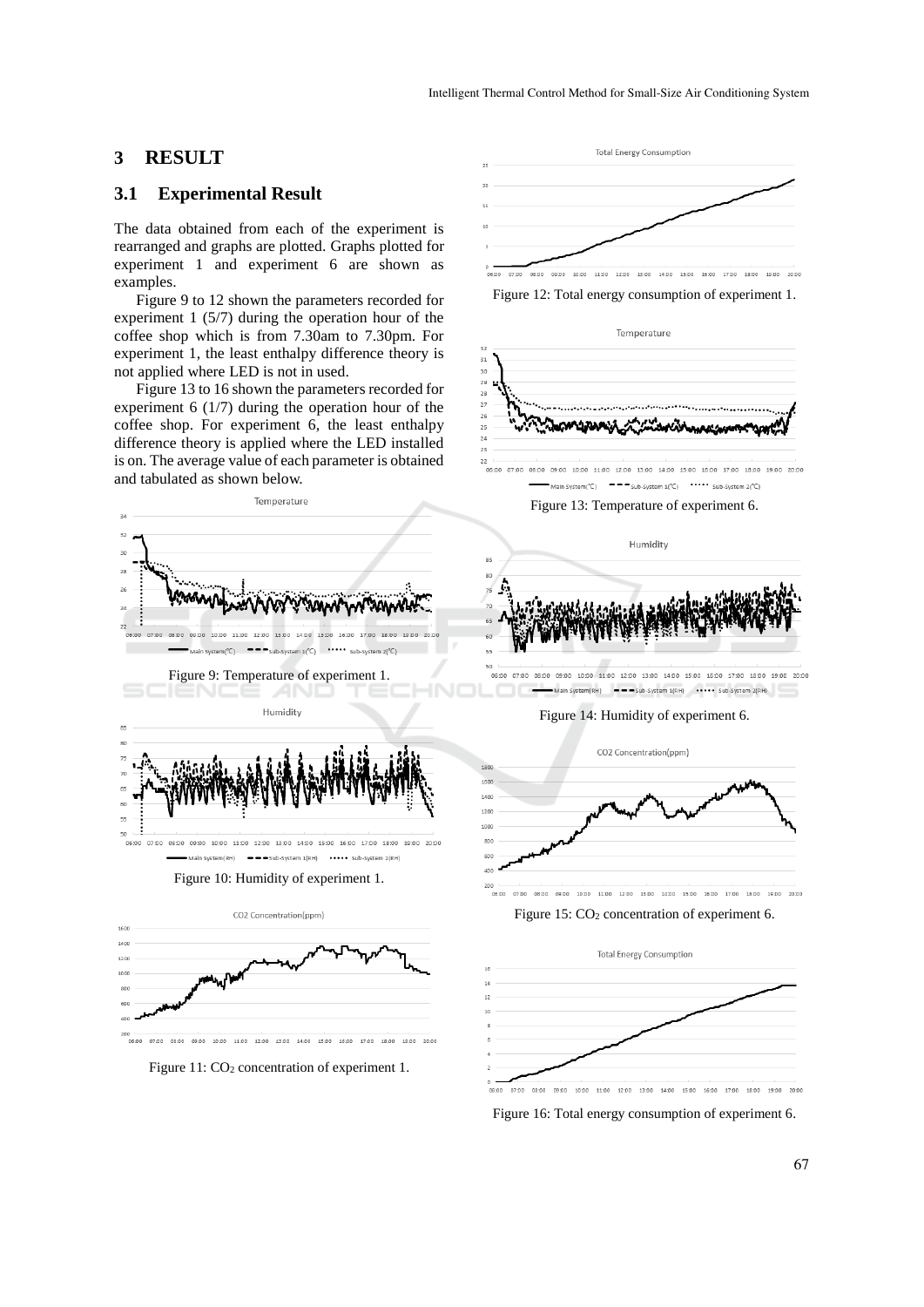| Experiment | Average Temperature (°C) |          |          |
|------------|--------------------------|----------|----------|
|            | Main                     | Sub-     | Sub-     |
|            | System                   | System 1 | System 2 |
| 1(5/7)     | 25.14                    | 24.80    | 25.31    |
| 2(7/7)     | 25.35                    | 24.49    | 25.84    |
| 3(8/7)     | 24.97                    | 24.37    | 26.18    |
| 4(11/7)    | 25.31                    | 24.62    | 26.33    |
| 5(12/7)    | 25.23                    | 24.65    | 25.23    |
| 6(1/7)     | 25.37                    | 25.21    | 26.81    |
| 7(4/7)     | 25.35                    | 25.08    | 25.38    |
| 8(13/7)    | 25.15                    | 24.71    | 26.36    |
| 9(17/7)    | 25.35                    | 25.27    | 27.13    |
| 10(18/7)   | 25.28                    | 24.96    | 26.58    |

Table 1: Average temperature.

Table 2: Average humidity.

| Experiment | Average Humidity (RH) |          |          |  |
|------------|-----------------------|----------|----------|--|
|            | Main                  | Sub-     | $Sub-$   |  |
|            | System                | System 1 | System 2 |  |
| 1(5/7)     | 65.22                 | 69.95    | 63.93    |  |
| 2(7/7)     | 64.41                 | 70.52    | 64.32    |  |
| 3(8/7)     | 65.80                 | 70.88    | 64.64    |  |
| 4(11/7)    | 65.65                 | 71.60    | 65.40    |  |
| 5(12/7)    | 64.12                 | 69.48    | 61.29    |  |
| 6(1/7)     | 64.41                 | 69.52    | 64.25    |  |
| 7(4/7)     | 65.03                 | 70.59    | 64.08    |  |
| 8(13/7)    | 65.02                 | 70.06    | 64.70    |  |
| 9(17/7)    | 63.98                 | 68.64    | 62.45    |  |
| 10(18/7)   | 65.37                 | 70.57    | 65.12    |  |

Table 3: CO<sub>2</sub> concentration.

| Experiment | $CO2$ Concentration (ppm) |
|------------|---------------------------|
| 1(5/7)     | 1020.60                   |
| 2(7/7)     | 920.28                    |
| 3(8/7)     | 988.26                    |
| 4(11/7)    | 1131.44                   |
| 5(12/7)    | 1082.32                   |
| 6(1/7)     | 1108.41                   |
| 7(4/7)     | 1060.65                   |
| 8(13/7)    | 1006.44                   |
| 9(17/7)    | 1013.86                   |
| 10(18/7)   | 1047.72                   |

Table 1 to table 3 show the average values of the parameters that are recorded on the respective experiment days during the operation hours. The energy consumption of the experiments and the energy saving effect of the controller are calculated and tabulated as below:

Table 4: Energy consumption of experiment 1-5.

| Experiment $1 - 5$ (Without LED) |                          |  |
|----------------------------------|--------------------------|--|
| Date                             | Energy Consumption (kWh) |  |
| 5/7                              | 21.57                    |  |
| 7/7                              | 20.50                    |  |
| 8/7                              | 20.14                    |  |
| 11/7                             | 20.95                    |  |
| 12/7                             | 22.38                    |  |
| $\Sigma$ kWh=105.54              |                          |  |

Table 5: Energy consumption of experiment 6–10.

| Experiment $6 - 10$ (With LED) |                          |  |
|--------------------------------|--------------------------|--|
| Date                           | Energy Consumption (kWh) |  |
| 1/7                            | 13.62                    |  |
| 4/7                            | 18.65                    |  |
| 13/7                           | 18.65                    |  |
| 17/7                           | 13.61                    |  |
| 18/7                           | 18.49                    |  |
| $\Sigma$ kWh=83.02             |                          |  |
|                                |                          |  |

$$
\frac{105.54 - 83.02}{105.54} \times 100\% = 21.34\%
$$

As shown in the table, the application of the least enthalpy difference theory has efficiently saved 21.34%.

#### **3.2 Discussion**

According to Section 3.1, the total energy consumption of experiment 1 to 5 is 105.54 kWh whereas the total energy consumption of experiment 6 to 10 is 83.02 kWh. From the result, we find out that the control system has saved 22.52 kWh of energy which is equivalent to 21.34% of energy saving.

By applying the least enthalpy difference theory, the setting temperature of the air conditioner varies from time to time according to the surrounding temperature and relative humidity. With this, the temperature set for the air conditioner ranges from 23°C to 26°C resulting in slightly higher surrounding